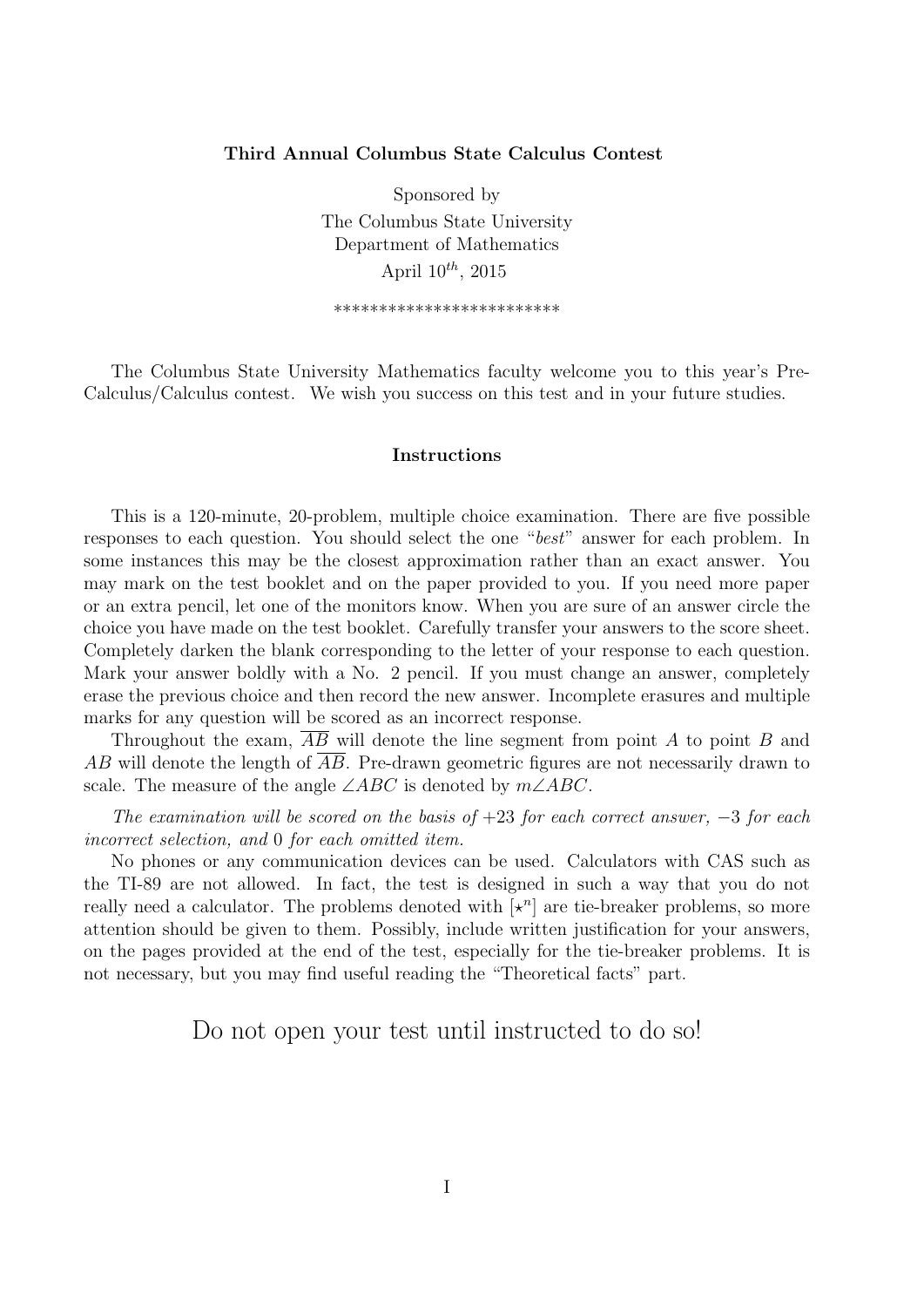## **Theoretical facts that you may find useful.**

In this exam:

(1) Unless otherwise specified, the domain of a function *f* is assumed to be the set of all real numbers  $x$  for which  $f(x)$  is a real number.

(2) The inverse of a trigonometric function *f* may be indicated using the inverse function notation  $f^{-1}$  or with the prefix "arc" (e.g.,  $\sin^{-1} x = \arcsin x$ ).

(3) The derivative of a function  $f$  is denoted by  $f'$ . Second and third derivatives are denoted by  $f''$  and  $f'''$  respectively.

**Theorem 1:** If a function, which is two times differentiable, satisfies  $f''(x) \geq 0$  for *x* in some interval *I*, we can conclude that *f* is convex upward on *I*.

**Theorem 2:** A differentiable function for which  $f'(x)$  changes sign at *a*, then *f* has a local extrema at *a*.

**Theorem 3:** The area of the region between the graphs of *f* and *g* (continuous functions),  $x \in [a, b]$ , is given by

$$
A = \int_{a}^{b} |f(x) - g(x)| dx
$$

**Theorem 4:** The fundamental theorem of calculus:

(a) If *f* is continuous on the interval [a, b], then  $F(x) = \int_a^x f(t)dt$  is differentiable and  $F'(x) = f(x)$  for all  $x \in [a, b]$ .

(b) If *f* Riemann integrable on [*a, b*] and *F* is an antiderivative of *f*, then  $\int_a^b f(t)dt =$  $F(b) - F(a)$ .

**Theorem 5:** If *f* is differentiable and  $f'(x) \ge 0$  on some interval, then *f* is non-decreasing on that interval.

**Definition:** A function is Riemann integrable on [a, b] if the following limit exists and it is independent of the partition  $\Delta = (x_0 = a, x_1, ..., x_{n-1}, x_n = b)$ , and the points  $c_i \in [x_{i-1}, x_i]$ ,  $i = 1, 2, ..., n$ 

$$
\lim_{||\Delta|| \to 0} \sum_{i=1}^{n} f(c_i)(x_i - x_{i-1}) = L, \text{ where } ||\Delta|| = \max\{x_i - x_{i-1}|i = 1, 2, ..., n\}.
$$

If this is the case, *L* is written as  $\int_a^b f(t)dt$ .

**Differentiation Rules:**  $(fg)' = f'g + fg'$ ,  $(f/g)' = (f'g - fg')/g^2$ ,  $\frac{d}{dx} \arcsin x = \frac{1}{\sqrt{1-\frac{1}{\sqrt{1-\frac{1}{\sqrt{1-\frac{1}{\sqrt{1-\frac{1}{\sqrt{1-\frac{1}{\sqrt{1-\frac{1}{\sqrt{1-\frac{1}{\sqrt{1-\frac{1}{\sqrt{1-\frac{1}{\sqrt{1-\frac{1}{\sqrt{1-\frac{1}{\sqrt{1-\frac{1}{\sqrt{1-\frac{1}{\sqrt{1-\frac{1}{\sqrt{1-\frac{1}{\sqrt{1-\frac{1}{$  $\frac{1}{1-x^2}$  for all  $|x| < 1$ ,  $\frac{d}{dx}x^{\alpha} = \alpha x^{\alpha-1}$  for all  $x > 0$ ,  $(f \circ g)' = (f' \circ g)g'$ ,  $(u'')' = vu^{v-1}u' + u^{v}(\ln u)v'$ ,  $\frac{d}{dx} \tan x = \sec^2 x$ ,  $\frac{d}{dx} e^u = u'e^u$ ,  $\frac{d}{dx} (\arctan)(x) = \frac{1}{1+x^2}$ .

**(MVT)** Mean Value Theorem: If  $F : [a, b] \to \mathbb{R}$  is continuous on  $[a, b]$ , differentiable on  $(a, b)$ ,  $F(b) - F(a) = (b - a)F'(c)$  for some  $c \in (a, b)$ .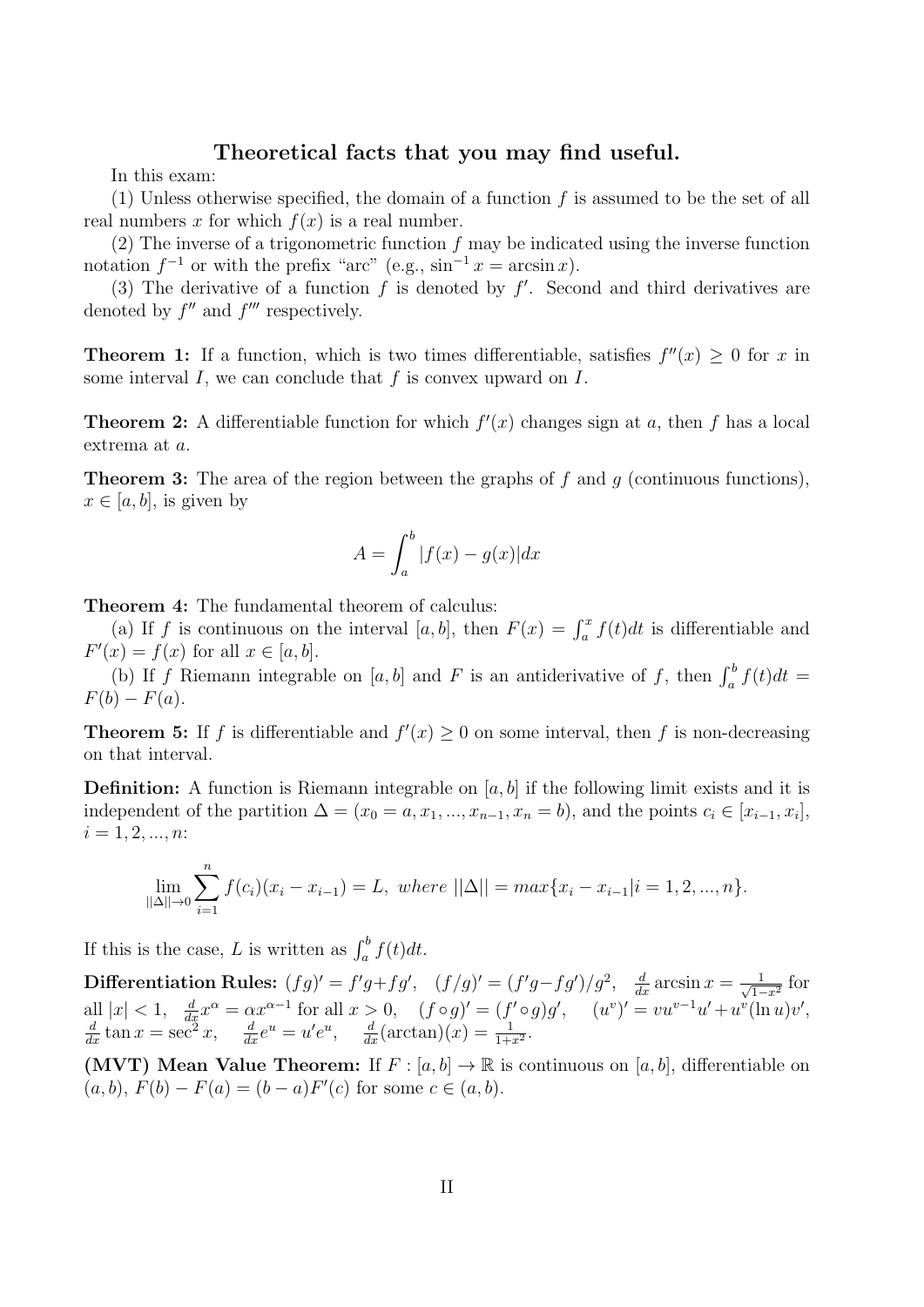## **Calculus Problems**

- 1. The equation of the tangent line to the graph of equation  $(3x 2y)^2 + (x y)^2 = 2$  at the point  $(3, 4)$  is  $y = mx + n$ . What is  $2m + n$ ?
	- (A) 1 (B) 2 (C) 3 (D) 4 (E) 5
- 2. The function  $F(x) = -x + x \ln(x)$  is defined for every  $x > 0$ . For every natural number *n*, The Mean Value Theorem applied to *F* on the interval  $[a, b] = [e^n, e^{n+1}]$ gives  $F(b) - F(a) = (b - a)F'(c)$  with  $c \in (a, b)$ . If  $c = e^{n + \alpha}$ , then what is  $\frac{1}{\alpha}$ ?
	- (A)  $e-2$  (B)  $e-1$  (C)  $e$  (D)  $e+1$  (E)  $e+2$
- 3. The function  $g(x) = \frac{x^{2015}}{1-x}$  $\frac{a^{2015}}{1-x}$  is defined for every  $x \in (-1,1)$ . If  $g^{(n)}$  denotes the  $n^{th}$ derivative of g, what is the value of  $g^{(2014)}(0)$ ?
	- (A) 2014! (B) 2015! (C) -1 (D) 1 (E) 0
- 4. Suppose that *f* is differentiable and defined on  $\mathbb{R}$ ,  $g(x) = \ln(x +$ *√*  $(x^2+1)$  for all real values of *x*, and  $h = f \circ g$ . If  $f'(\ln 2) = 5$ , what is  $h'(\frac{3}{4})$  $\frac{3}{4}$ ?
	- (A) 1 (B) 2 (C) 3 (D) 4 (E) 5
- 5. The polynomial function  $f(x) = x^4 + mx^3 + 6x^2$ , defined for all real values of *x*, has two distinct inflection points if and only if  $|m| > a$ . What is the value of *a*?
	- (A) 1 (B) 2 (C) 3 (D) 4 (E) 5
- 6. The function  $f(x) = \frac{x+3}{x+5}$  $\frac{x+3}{x^2+7}$  defined on the whole real line, has a maximum value of  $f(a)$  and a minimum value of  $f(b)$ . Then, what is the value of  $5a + b$ ?
	- (A) -1 (B) -2 (C) -3 (D) -4 (E) -5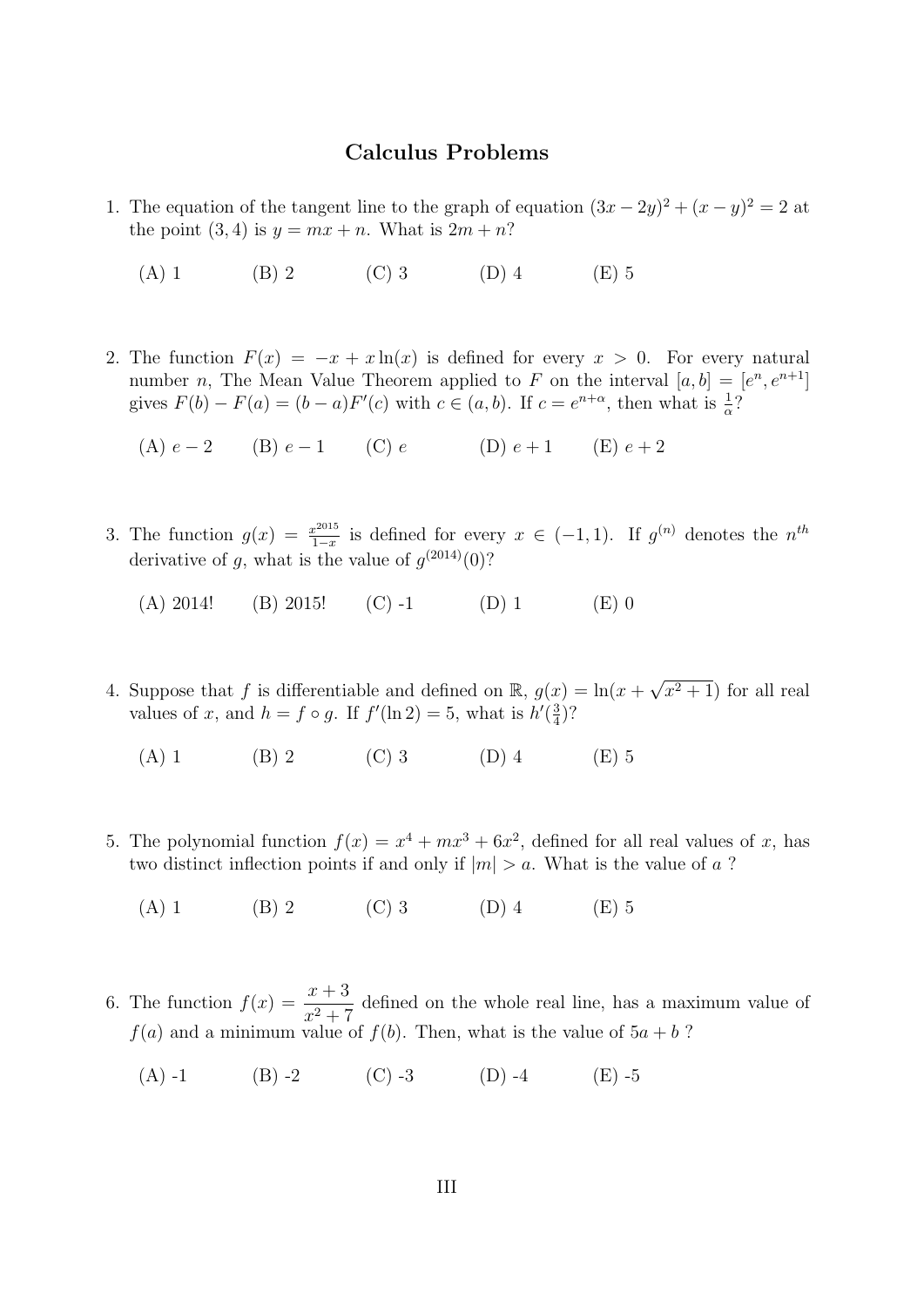7. For *m* and *n* relatively prime positive integers, we have

$$
\lim_{x \to \pi} |\sin x + \cos x|^{ \sec(\frac{x}{2})} = e^{-m/n}.
$$

What is  $m + 3n$ ?

- (A) 1 (B) 2 (C) 3 (D) 4 (E) 5
- 8. If for all real *x* we define  $f(x) = e^{4x} 8e^{2x} + 16x$ , then the inverse of *f*,  $f^{-1}$ , exists and it is differentiable. Calculate  $(f^{-1})'(-7) = \frac{d}{dx}(f^{-1})(-7)$ .
	- (A) 1 (B)  $1/2$  (C)  $1/3$  (D)  $1/4$  (E)  $1/5$
- 9. The astroid

$$
4(x^{\frac{2}{3}} + y^{\frac{2}{3}}) = 9
$$

has the property that each segment  $\overline{AB}$  in the first quadrant, with *A* on the *y*-axis and *B* on the *x*-axis and tangent to the astroid, has the same length *L*. Find  $|L|$  (the integer part of *L*) in this case.

- (A) 1 (B) 2 (C) 3 (D) 4 (E) 5
- 10. The values of *a* and *b* are chosen in such a way the function *k*, piecewisely defined by

$$
k(x) = \begin{cases} \frac{\sin(2x)}{x} & \text{if } x < 0, \\ ax + b & \text{if } 0 \le x \le 1, \\ \frac{\ln(x)}{x - 1} & \text{if } x > 1, \end{cases}
$$

is continuous on the whole real line (graph as in the adjacent figure). What is  $a + 2b$ ?

- (A) 1 (B) 2 (C) 3
- (D) 4 (E) 5

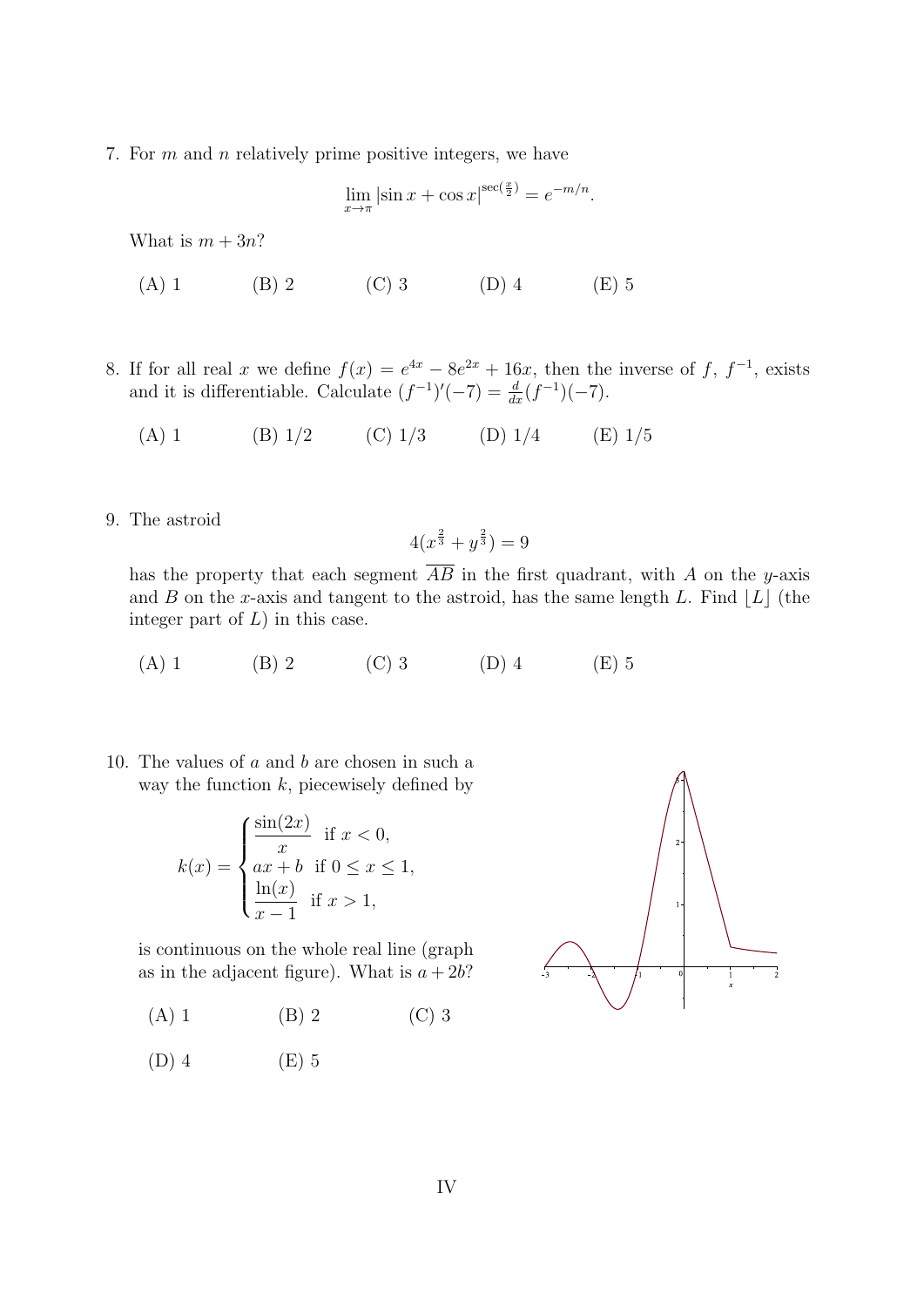- 11. The function  $f(x) = (x 1)^3 e^{-x/2}$  has inflection points at  $x_1 = 1$ ,  $x_2 = a + b\sqrt{3}$ and  $x_3 = a - b\sqrt{3}$  with *a* and *b* natural numbers. Then what is  $a - b$  ?
	- (A) 1 (B) 2 (C) 3
	- (D) 4 (E) 5



- 12. The *cubic* of equation  $y = h(x) = x x^3$ is shown in the figure on the right, together with its tangent line at the point  $(-\frac{2}{5})$  $\frac{2}{5}$ , *h*( $-\frac{2}{5}$ 5 )). This tangent line intersects the cubic at another point:  $\left(\frac{m}{n}\right)$  $\frac{m}{n}, h(\frac{m}{n})$  $\frac{m}{n}$ )), where *m* and *n* are relatively prime natural numbers. Find *n−m*.
	- (A) 1 (B) 2 (C) 3
	- $(D)$  4  $(E)$  5
- 13. The graphs of  $y = 3\sin x$  and  $y = 2$  $cos(2x)$  for  $x \in [0, \frac{\pi}{2}]$  $\frac{\pi}{2}$  are shown in the figure on the right. If *A* is the area between their graphs in this interval, then

$$
A = \frac{m}{n}\sqrt{3} - \frac{2\pi}{3}
$$

for a reduced fraction  $m/n$ . Calculate  $m - n$ .

- (A) 1 (B) 2 (C) 3
- $(D)$  4  $(E)$  5



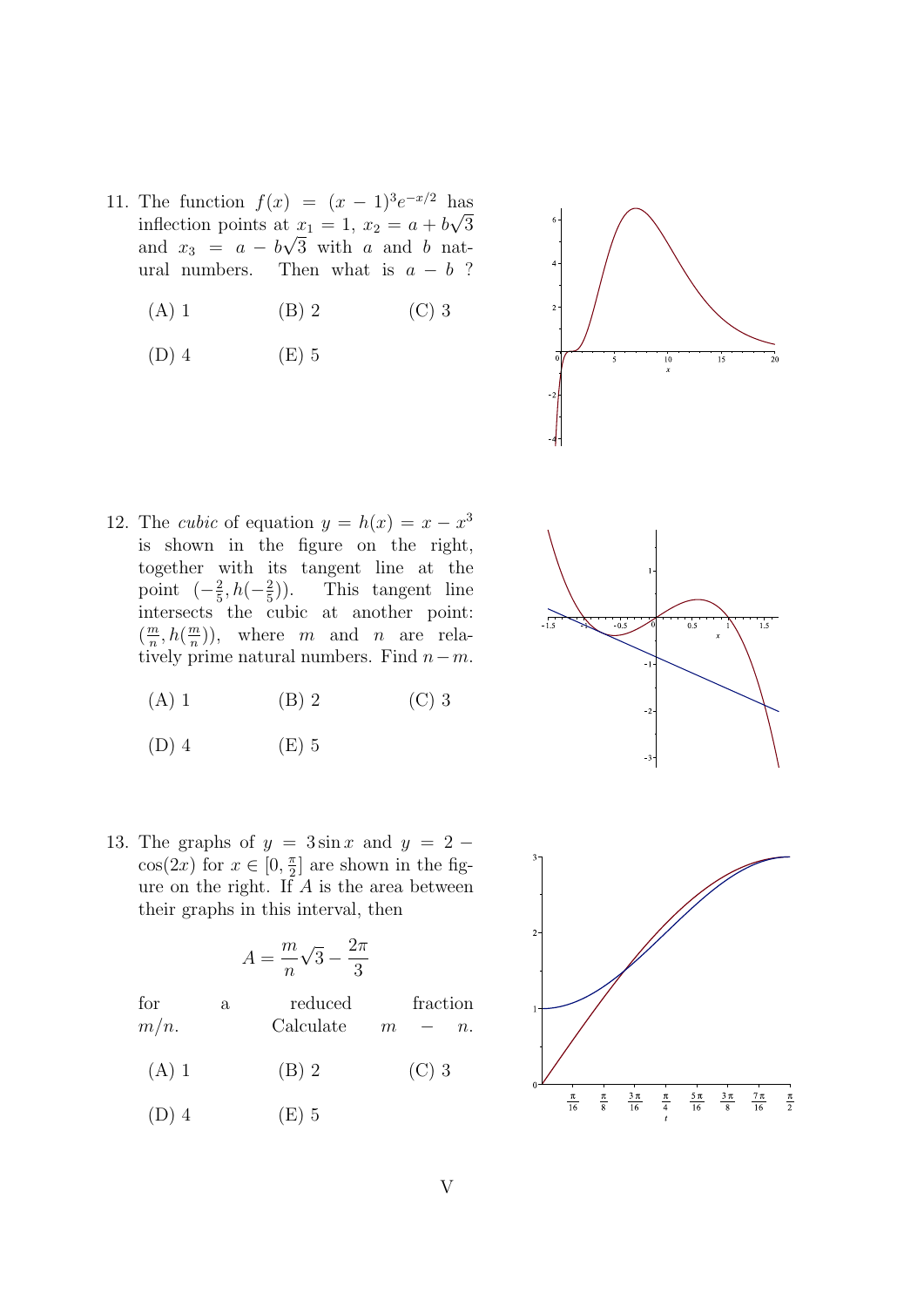- 14. The parabolas  $y = x^2 + 1$  and *y* = 19 *−* (*x − a*) <sup>2</sup> are tangent to one another and tangent to the line  $y = mx + n$  (as in the Figure on the right). Knowing that  $a > 0$ , find  $2m + n$ .
	- (A) 1 (B) 2 (C) 3
	- (D) 4 (E) 5



- 15.  $[*^2]$  The function *E* satisfies the differential equation  $E(t)^3 E''(t) = -1$  for every  $t \leq 0$ and the initial conditions  $E(0) = 1$ ,  $E'(0) = -1$ . What is the value of  $E(-4)$ ?
	- (A) 1 (B) 2 (C) 3 (D) 4 (E) 5
- 16. Consider the function  $F(x) = \int^{\ln(x+1)}$ ln *x* 1  $\frac{1}{1 + e^{2t}}$ *dt*, for *x* in (0, 2). Find  $-5F'(1)$ .
	- (A) 1 (B) 2 (C) 3 (D) 4 (E) 5
- 17. [*∗* 3 ] A cylinder is inscribed in a sphere of radius 3 inches as in the adjacent figure. What is the maximum volume of such a cylinder (in cubic inches)?
	- (A) 4*π √* 3 (B) 6*π √* 3 (C) 8*π √* 3 (D) 10*π √* 3 (E) 12*π √* 3